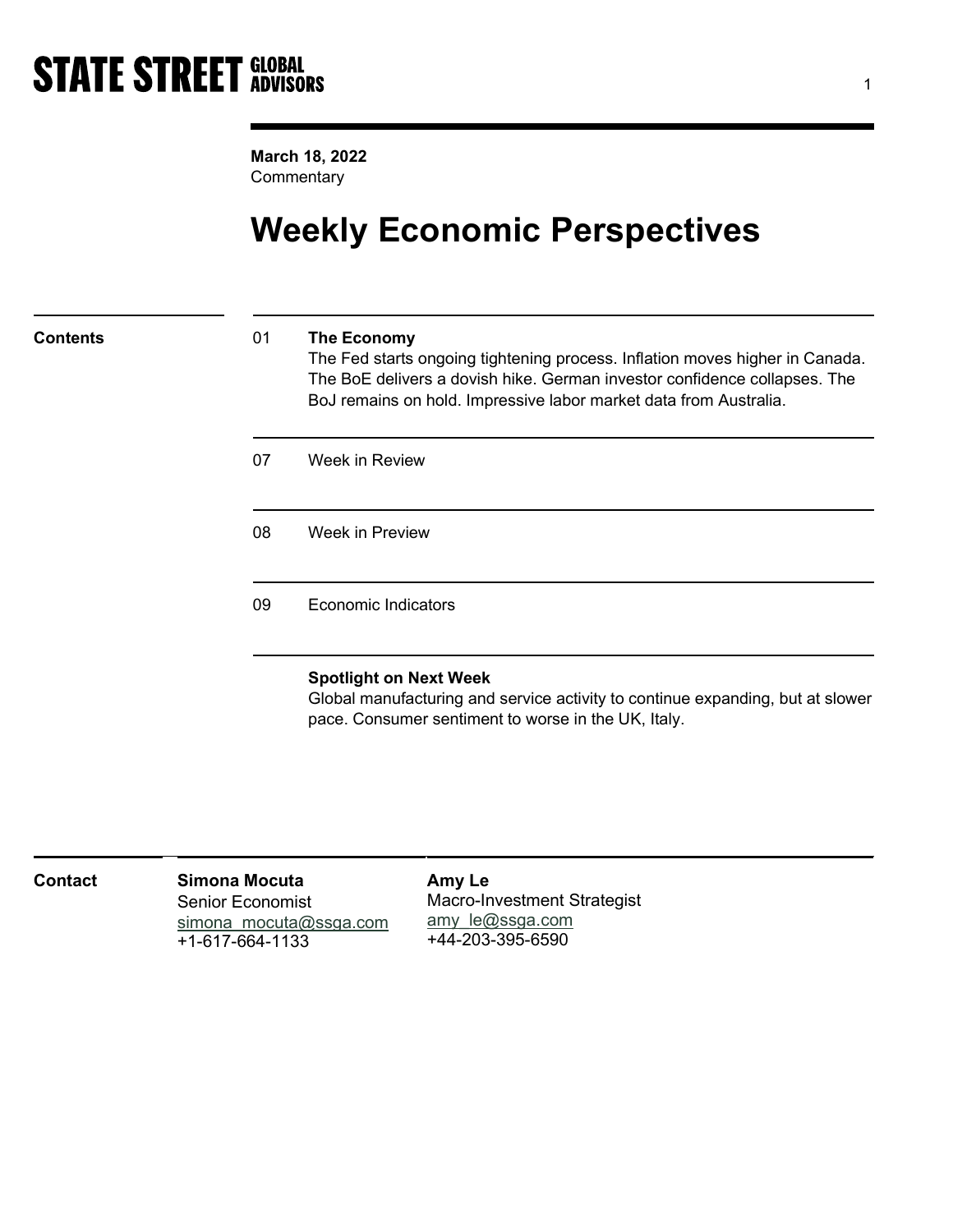## **STATE STREET GLOBAL STATE STREET GLOBAL**

| <b>The Economy</b> | The Fed and geopolitics remain center stage for markets.                                                                                                                                                                                                                                                                                                                                                                                                                                                                                                                                                                                                                                                                                                                                                                                                                                                                                                                                                                                                                                                                                                                                                                                                                                                                                                                                                                                                                                                                                                                                              |
|--------------------|-------------------------------------------------------------------------------------------------------------------------------------------------------------------------------------------------------------------------------------------------------------------------------------------------------------------------------------------------------------------------------------------------------------------------------------------------------------------------------------------------------------------------------------------------------------------------------------------------------------------------------------------------------------------------------------------------------------------------------------------------------------------------------------------------------------------------------------------------------------------------------------------------------------------------------------------------------------------------------------------------------------------------------------------------------------------------------------------------------------------------------------------------------------------------------------------------------------------------------------------------------------------------------------------------------------------------------------------------------------------------------------------------------------------------------------------------------------------------------------------------------------------------------------------------------------------------------------------------------|
| US                 | The Fed began a hawkish pivot in December, when it put three hikes into the 2022<br>dot plot. In March, it took that hawkish pivot to a whole new level, not only delivering a<br>25-basis point rate hike but penciling in six more through year-end. "Ongoing"<br>tightening is seen as necessary to tame elevated inflation, a process that will continue<br>with three additional hikes in 2023, at which point the Fed Funds rate will have<br>crossed above the estimated neutral rate and the tightening cycle is scheduled to<br>end. We were also told that balance sheet runoffs will be announced at "an upcoming<br>meeting", which we take to mean May.                                                                                                                                                                                                                                                                                                                                                                                                                                                                                                                                                                                                                                                                                                                                                                                                                                                                                                                                  |
|                    | Despite this substantial upward revision to the interest rate path, inflation forecasts<br>moved higher throughout the forecast horizon, substantially so in 2022. The headline<br>and core PCE inflation rates for Q4 of 2022 were raised by 1.7 and 1.4 percentage<br>points, respectively, to 4.3% y/y and 4.1% y/y. The Q4 2022 real GDP growth was<br>taken down from 4.0% to 2.8%, y/y, but neither 2023 nor 2024 growth projections<br>were touched. And apart from an insignificant 0.1 ppt increase in the 2024 figure,<br>there were no changes to the projected unemployment rate, either.                                                                                                                                                                                                                                                                                                                                                                                                                                                                                                                                                                                                                                                                                                                                                                                                                                                                                                                                                                                                 |
|                    | In short, the new summary of economic projections lays out an ideal scenario wherein<br>the Fed fully normalizes policy without a detrimental impact on the economy,<br>gradually bringing inflation back to target. It is not an impossible scenario insofar as<br>nothing is impossiblebut nor is it very likely. Instead, we see two alternative<br>scenarios as having a better chance to materialize. The first is that inflation begins to<br>moderate visibly in the third quarter as the exogenous factors that primarily<br>contributed to its ascent (energy, supply chains) ease noticeably. Meanwhile,<br>incoming data begins to evidence the slowdown we anticipate seeing in economic<br>growth later this year. The combination prompts a reassessment by the Fed and a<br>recalibration lower for the rate path. The last couple of rate hikes penciled in for this<br>year do not materialize. This is still very much a soft landing scenario, but one where<br>the moderation in inflation is driven less by Fed tightening and more by a natural<br>demand and supply normalization process. The alternative scenario is one of a<br>sharper deceleration in growth that brushes with technical recession sometimes in<br>2023. For factors outside of the Fed's control, inflation fails to moderate, forcing the<br>Fed to persist on its aggressive tightening path. We were already less upbeat than<br>the Fed on 2023 and 2024 growth before the new dot plot; if the dot plot materializes<br>fully, we'd put the chances of a 2023 technical recession at around 30-35%. |
|                    | So far, there are no signs of slowdown in housing construction. We suspect, however,<br>that a deceleration could become apparent over the next several months once<br>demand slows in the face of higher mortgage rates. Even then, we might not get a<br>very pronounced slowdown because the housing market has been, and remains, in a<br>supply deficit situation for years. It is possible that rising interest rates may manifest<br>not so much in an outright drop in demand, but in a shift toward cheaper homes, i.e.,<br>away from single family units. In fact, we might be already starting to see this shift<br>emerging as the share of the share of multi-family housing starts in total starts has<br>been creeping higher in recent months. Overall housing starts rebounded in<br>February and were 22.3% higher than a year earlier; single-family starts were up<br>13.7% y/y, and multi-family starts increased 46.6% y/y. Within multi-family starts,                                                                                                                                                                                                                                                                                                                                                                                                                                                                                                                                                                                                                         |

there was an extraordinary surge in starts with 2-4 units. These quadrupled in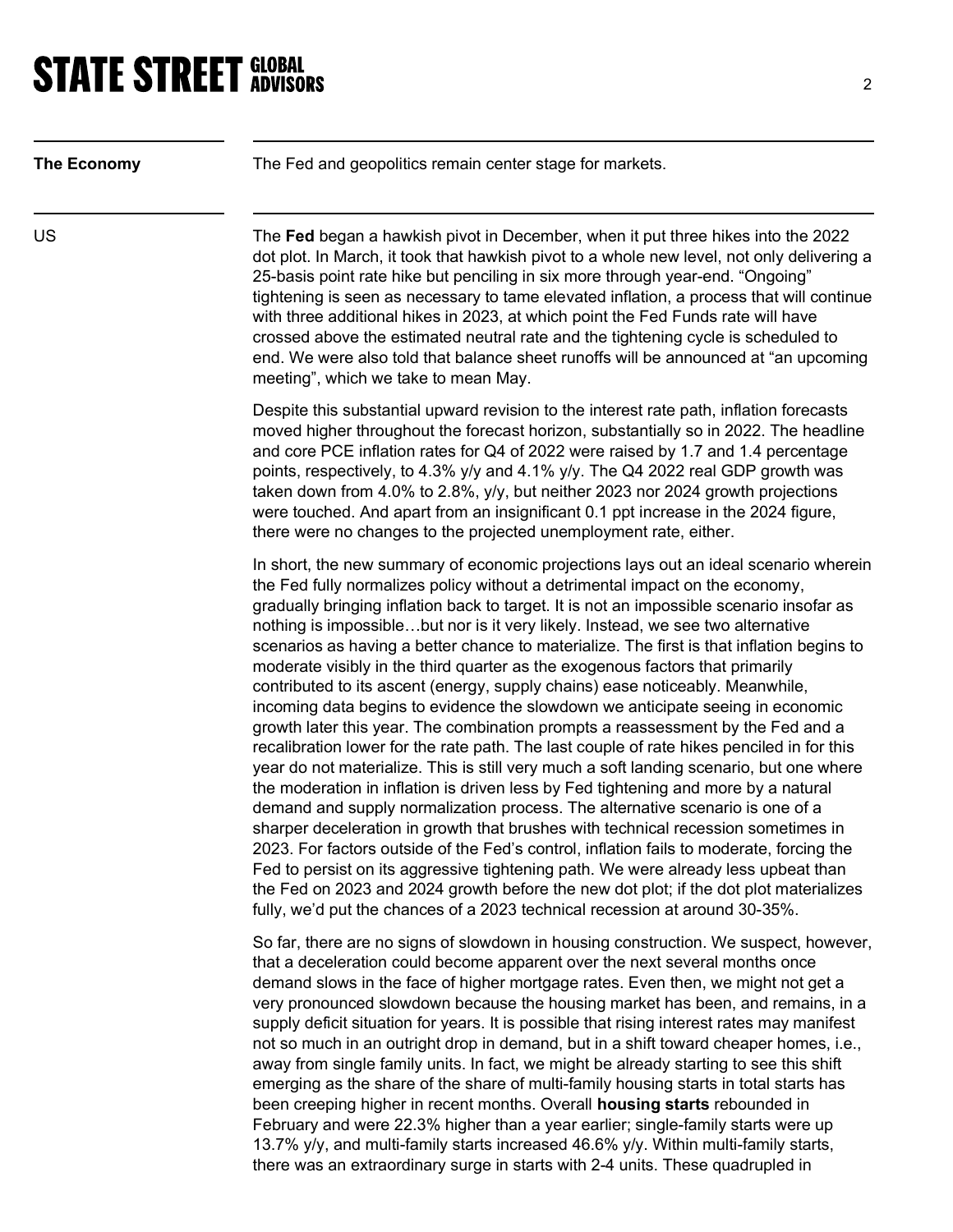February and were more over three times higher than a year earlier; in fact, we'd have to go back all the way to July 2006 to find a higher print for this measure. Admittedly, one month does not make a trend, but this certainly caught our eye and we'll be monitoring closely. Housing permits were little changed at elevated levels in February and 7.7% higher than in February 2021.

Homebuilder sentiment is starting to show some cracks from higher interest rates and we suspect there is a lot more to come here. The NAHB index disappointed in March, losing two points to 79; the February data was also revised lower. Buyer traffic did improve—which is not that surprising given buyers may be trying to front-run the increase in rates—but present sales eased to a five-month low. The most meaningful development was the 10-point plunge in future sales expectations, which retreated to the lowest level since June of 2020. This is the most forward-looking sub-component of the NAHB index and it is here we look for the best signal on what to expect. The signal is pretty clear to us: a pullback in housing sales is coming.



Sources: Macrobond, SSGA Economics, NAHB, MBA, NAR, Federal Reserve Bank of New York

When **existing home sales** did better than anticipated in January, we warned readers to "take this apparent strength with a grain of salt". That advice proved wise, as sales reversed course and dropped 7.2% to a six-month low in February. We expect further weakness ahead as rising mortgage rates and low inventory constrain activity. We also expect to see some impact on prices—at the very least a sharp slowdown in future price gains, but possibly even a partial reversal of last year's extraordinary increases. For now, though, little of that is visible: the median price for an existing single-family home was \$363,800, up 15.5% y/y. The market certainly remains extremely tight, with inventory just off record lows at 1.7 months' worth of sales. Houses are still very selling fast, staying on the market a mere 18 days.

We offered the same advice last month in regard to retail sales, which, following a pretty disastrous December, blew expectations right out of the water in January. It turns out the advice was appropriate here as well. Sales only managed a meager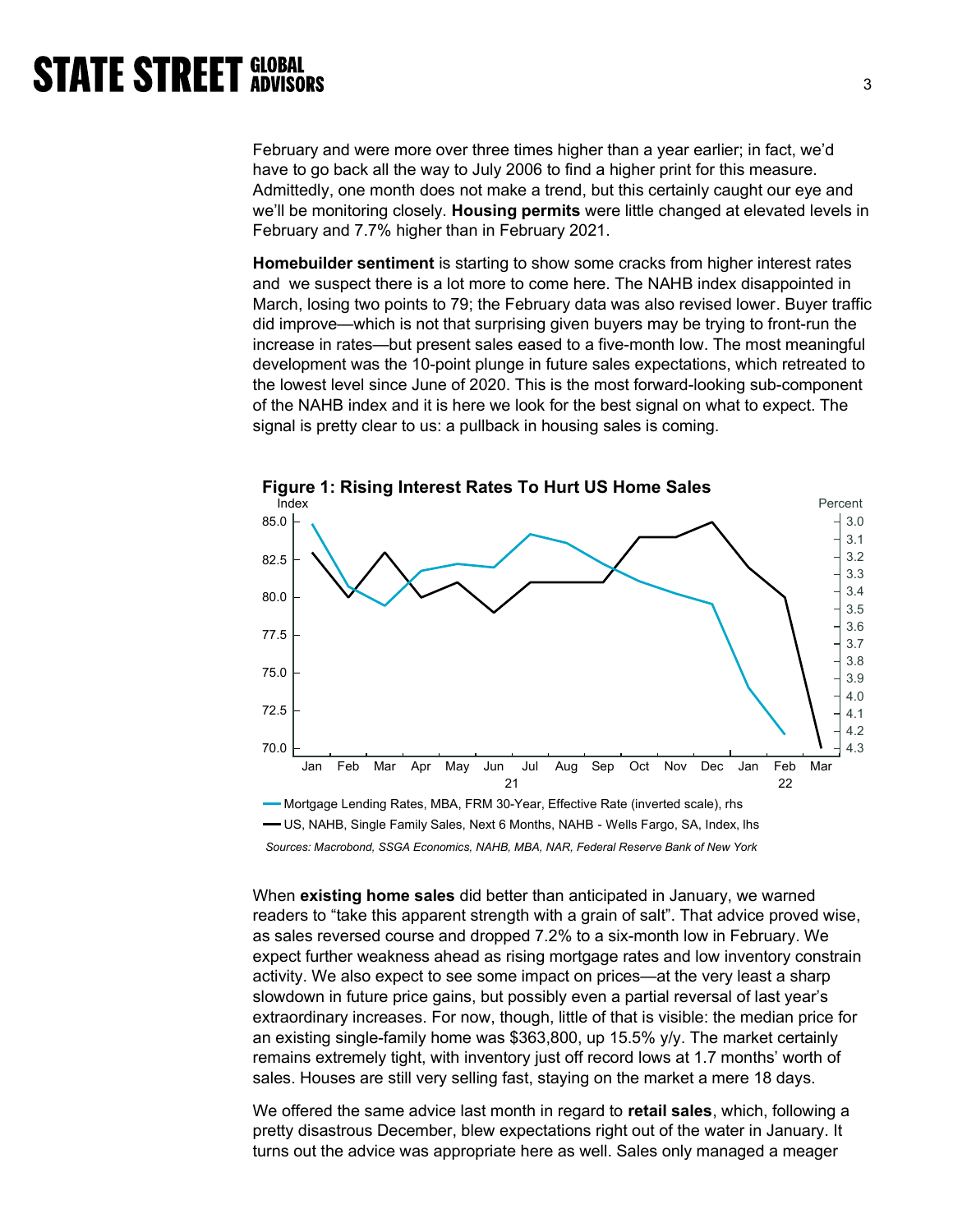0.3% advance in February as several categories exhibited declines. Somewhat surprisingly, despite the decline in unit vehicle sales in February, motor vehicle and parts sales actually rose slightly. Sales at gasoline stations jumped 5.3%. Control sales (excluding food services, building materials, autos dealers and gas stations) fell 1.2%. Both measures remain far above year earlier levels, with total sales up an astounding 17.6% and control sales up 12.9% y/y.

There are plenty of mixed signals in the regional manufacturing Fed surveys at the moment. Abstracting from month-to-month volatility, it feels as though an inflexion point is developing here, with leading indicators of demand appearing to soften. The Empire manufacturing index, which had been softer than expected in February plunged unexpectedly in March to settle at its lowest level since May of 2020. It is not clear how much of this can be linked directly to the Ukraine war given timing of the survey and how much reflected other, perhaps more domestically-driven, considerations. Regardless, the survey's 14.9-point drop (to -11.8) offers a cautionary note. New orders and shipments both dropped by double digits, employment and the workweek both declined by high single digits, and inventories rose. Prices paid eased but prices received strengthened. On the brighter side, the outlook 6-months out remains quite robust. If the survey's overall weakness is linked to Ukraine, then perhaps the better outlook implies an assumption that this shock will be temporary.

The Philly Fed index offered a much more reassuring picture with an 11.4-point improvement that left it at the highest level since November. New orders and shipments jumped, and employment rose to a record. Supply chain problems persist, as do price pressures. Indeed, the prices paid measure rose to the highest since 1979 and the prices received measure rebounded after moderating the month before.

Canada Canadian housing market indicators remain robust, though they have come off the early 2021 highs. **Existing home sales** jumped 4.6% in February, the biggest monthly gain since October. However, sales remain 8.2% lower than a year earlier, with the corresponding decline in Vancouver a much sharper 17.1% y/y.

> High prices remain a constrain. Indeed, the 11-City Teranet/Bank of Canada house price index rose 17.7% y/y in February, 1.1 percentage points higher than in January. This is the fastest rate of home price appreciation since last August (18.3%) and, in the context of rising interest rates, poses renewed pressure on affordability.

> Housing starts remain robust but they, too, have retreated from the highs registered in early 2021. Admittedly, they rebounded 7.9% in February but even so, they were still 7.4% lower than a year earlier. There is a degree of volatility introduced in monthly data by Covid waves, yet it appears as though activity is stabilizing at healthy levels rather than seeking to reaccelerate. Rising interest rates may also make builders more cautious in regard to future demand.

Inflation continues to surprise to the upside. With prices up 1.0% in February, headline consumer inflation accelerated six tenths to 5.7% y/y. Unsurprisingly given the magnitude of the move, price increases were broad-based, with food up 1.3%, transportation up 1.9% (within this, gasoline jumped 6.9%), and recreation/education up 1.4%. The various core inflation measures all increased from previous month: the common component measure up 0.2 percentage points (ppt) to 2.6% y/y, the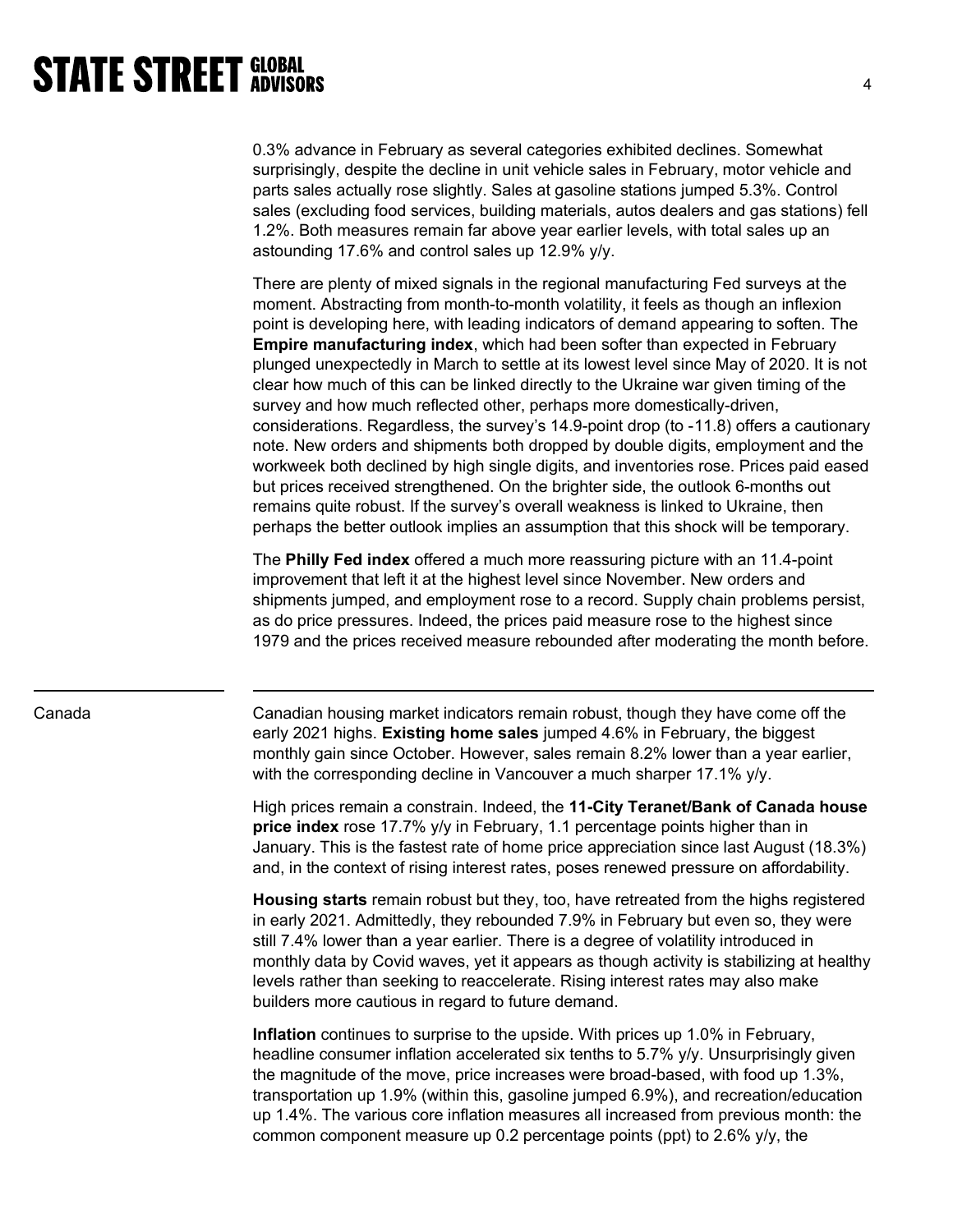weighted median up by 0.1 ppts to 3.5% y/y, and the trimmed mean measure up by 0.3 ppts to 4.3% y/y.



Figure 2: Canadian Core Inflation Measures Well Above Historical Norms % chg y/y

UK The Bank of England (BoE) also delivered a 25-basis point hike this week but did so in a much more dovish manner than the Fed. The vote to raise the Bank rate to 0.75% was not unanimous: there was a dovish dissent in favor of leaving the rate unchanged. This is quite a departure from the February hike, when nearly half the Monetary Policy Committee favored a 50-basis point increase. Clearly, the war in Ukraine has changed things. And we fully agree that the right approach on the part of the MPC is a more cautious one. We have said from the start that the Ukraine war worsens the policy trade-off for nearly every central bank in the world, but especially for European economies dependent on imported energy. The UK is one of them. While the war makes both the near-term peak in inflation higher and more durable, it also weighs more on growth and on inflation prospects further down the line; Bank forecasts already envisioned inflation falling below the target in the outer years of the forecast. The war accentuates this dynamics. And so, the MPC will focus on medium term inflation outlook when setting policy, and expects that "some further modest tightening in monetary policy may be appropriate in the coming months". This was quite a bit more dovish message than market expectations. Following the meeting, market pricing for additional hikes declined from about 6.5 to 4.5. Even this may prove too ambitious. Frankly, we tip our hats to MPC's open acknowledgement that, when it comes to external price shocks, "this is something monetary policy is unable to prevent". We also appreciated the reminder that "The role of monetary policy is to ensure that, as this real economic adjustment occurs, it does so consistent with achieving the 2% inflation target sustainably in the medium term, while minimizing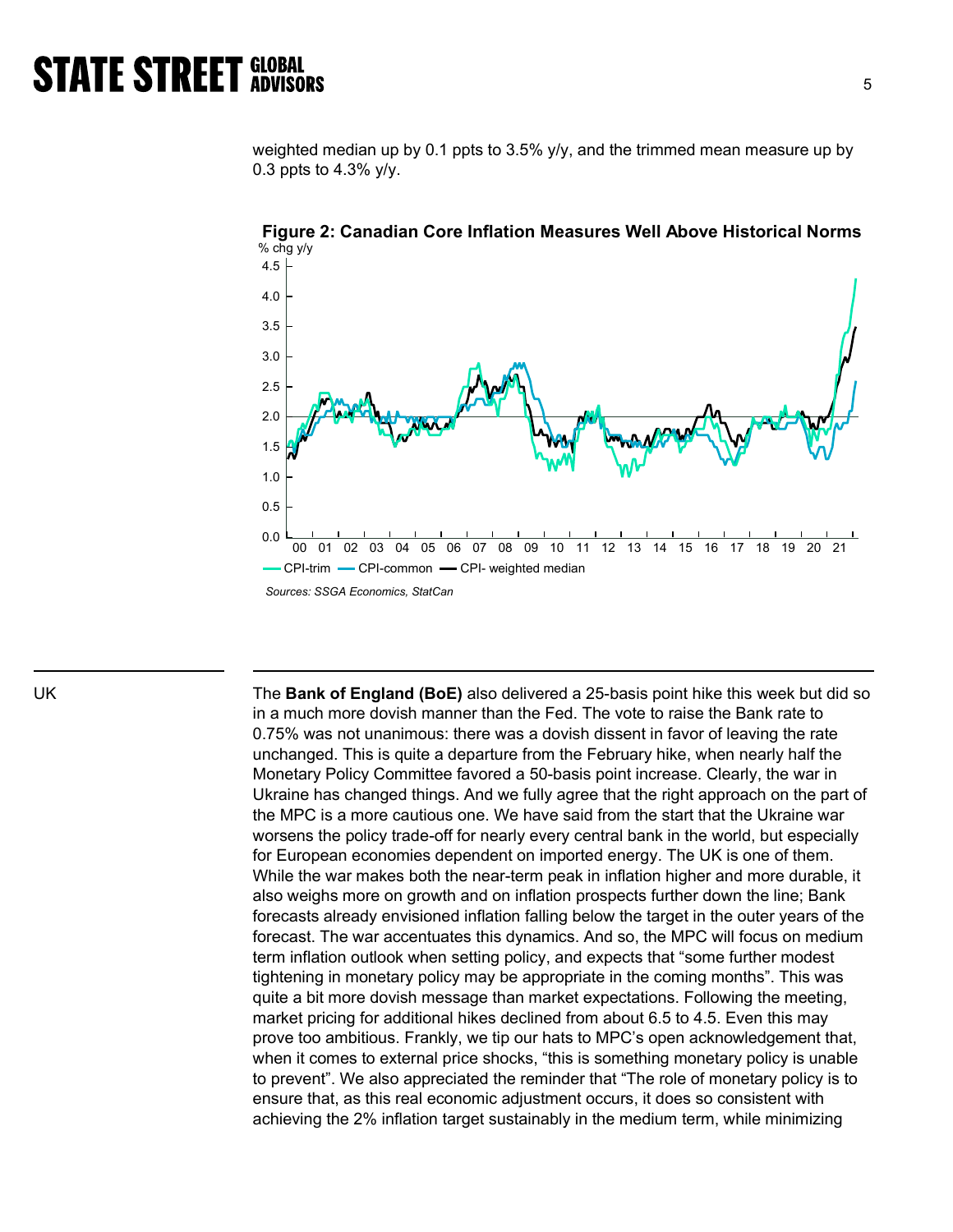undesirable volatility in output." This is how we think about this, too, and this is why we feel the Fed's own new dot plot is too aggressive.

Labor market indicators have been a little mixed over the last two months, though there also are signs that a post-Omicron bounce is afoot. Employment declined by 12,000 in the three months to January—the second consecutive decline and only the second since early 2021—but the February data for payrolled employees showed a big 275,000 jump that month. The unemployment rate eased two tenths to 3.9% in the three months to January, on par with the January 2020 level. The participation rate decline a tenth to 63.1%; it still stands a full percentage point below pre-Covid levels. The retreat has been driven largely by workers aged 50 and above who have left the labor force in disproportionate numbers since the onset of Covid. The claimant count unemployment rate improved a tenth to 4.4% but remains 1.3 percentage points higher than pre-Covid. Vacancies continued to rise but February's 22,000 gain was the smallest since last March, perhaps reflecting the swelling of employment since then. Total wages (including bonuses) increased by 4.8% y/y in the three months to January, excluding bonuses, wages rose 3.8% y/y. Both declined y/y in real terms, reflecting the surge in inflation.

Eurozone **What a difference a month...or a war...makes! The ZEW German Investor** Confidence index had been in the process of recovering from the Omicron hit and had reached a seven-month high in February. All that changed in March however, when an unprecedented 93.6-point plunge pushed it to the lowest level since March of 2020. Then, the index more than recovered those losses the following month but whether even something remotely close is possible this time is hard to tell. All of that hinges on whether the war in Ukraine would have de-escalated by mid-April. We work on the assumption that it will, but risk to that assumptions are extremely high.



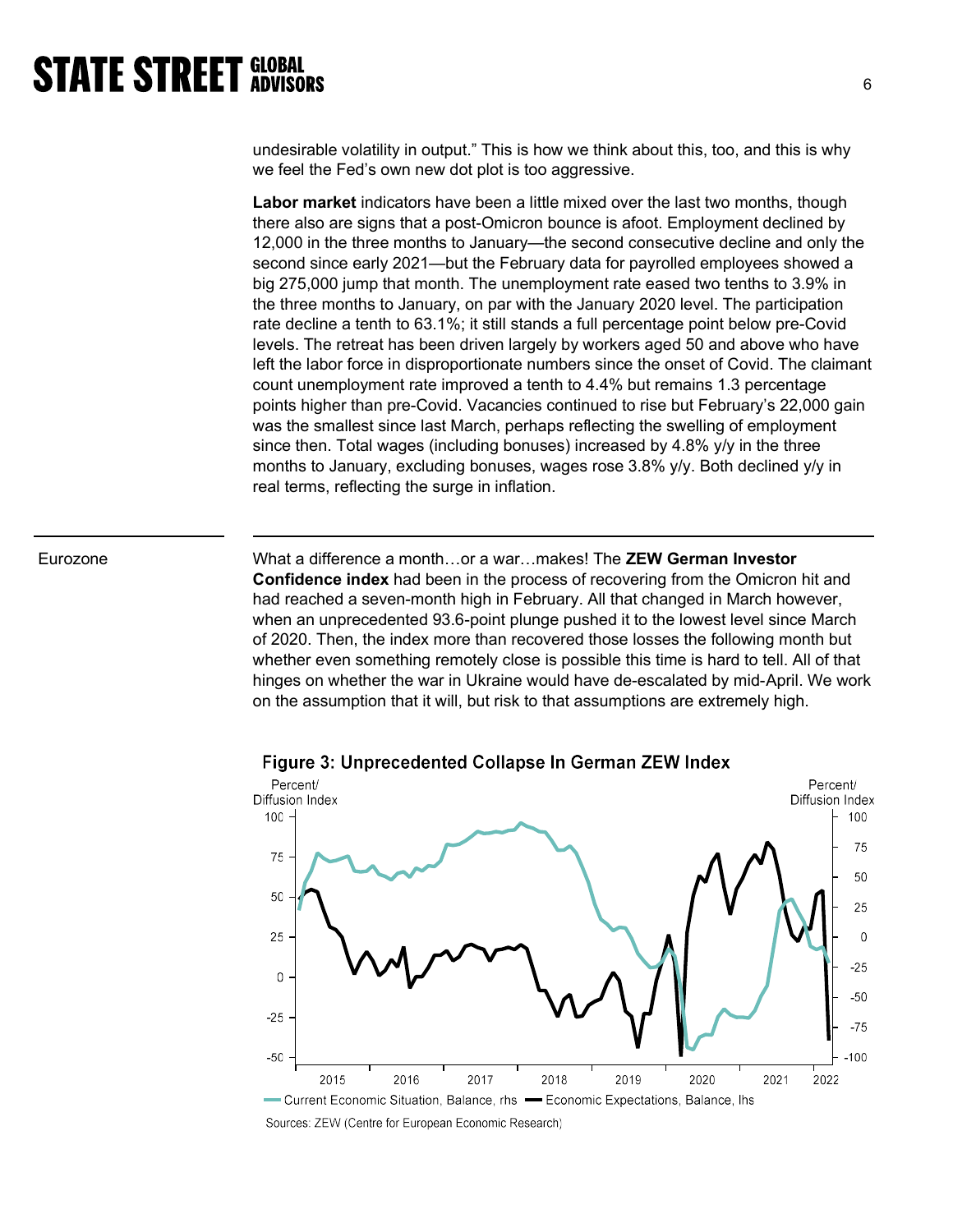Japan Unlike most of its developed market peers, the **Bank of Japan (BoJ)** is in absolutely no rush to move away from its accommodating policy stance. And with good reason. So far, inflation has been essentially non-existent. And while it is poised to move higher due to higher commodity prices this year, this is by no means the same as meeting the inflation target on a consistent basis. Meanwhile, the incoming macro data remain uninspiring. Having disappointed last year, the Japanese economy hasn't started 2022 with much in the way of momentum. As such, the BoJ left its short term policy rate unchanged at -0.1% and the target on the 10-year yield at zero. There was a dovish dissent in favor of lowering both further. And the main bias for policy remains toward providing more, not less, accommodation: "For the time being, the Bank will closely monitor the impact of COVID-19 and will not hesitate to take additional easing measures if necessary, and also it expects short- and long-term policy interest rates to remain at their present or lower levels."

> The inflation data, for one, makes BoJ's argument abundantly clear. Consumer prices, which actually declined 0.3% in 2021, rose a meager 0.9% y/y in February. They are bound to move higher, but not because of robust demand conditions; rather, only as a result of high global commodity prices and some base effects related to past reductions in cell phone rates. Nothing even remotely close to the type of price-wage spiral concerns that seem to be troubling the Fed.

The incoming activity data remains uninspiring. Industrial production declined 0.8% in January (and is down  $0.5\%$  y/y), while the **tertiary industry index** retreated  $0.7\%$ during the month. Core machine orders dropped 2.0% but this was a little less of a disappointment given it came on the heels of several strong prints and still left orders 5.1% higher than in January 2021.

Australia The macro data out of Australia continue to impress. We already said last month that "the labor market is certainly giving the RBA green light to begin raising rates later this year". The message only became louder in February, when the unemployment rate dipped another two tenths to 4.0% even as the participation rate rose two tenths to 66.4%. The former is at the lowest level since 2008 and the latter is now at a record high. Impressive!

> If fact, it's probably better that the RBA begins the tightening process soon, because house price appreciation is getting out of hand. House prices surged another 4.7% in the fourth quarter, bringing house price inflation to a record 23.7% y/y. And, unlike in prior episodes, these gains seem to be much more broadly distributed across the country. Only two markets (Perth and Darwin) experienced price increases of less than 20% y/y while several are approaching 30%y/y!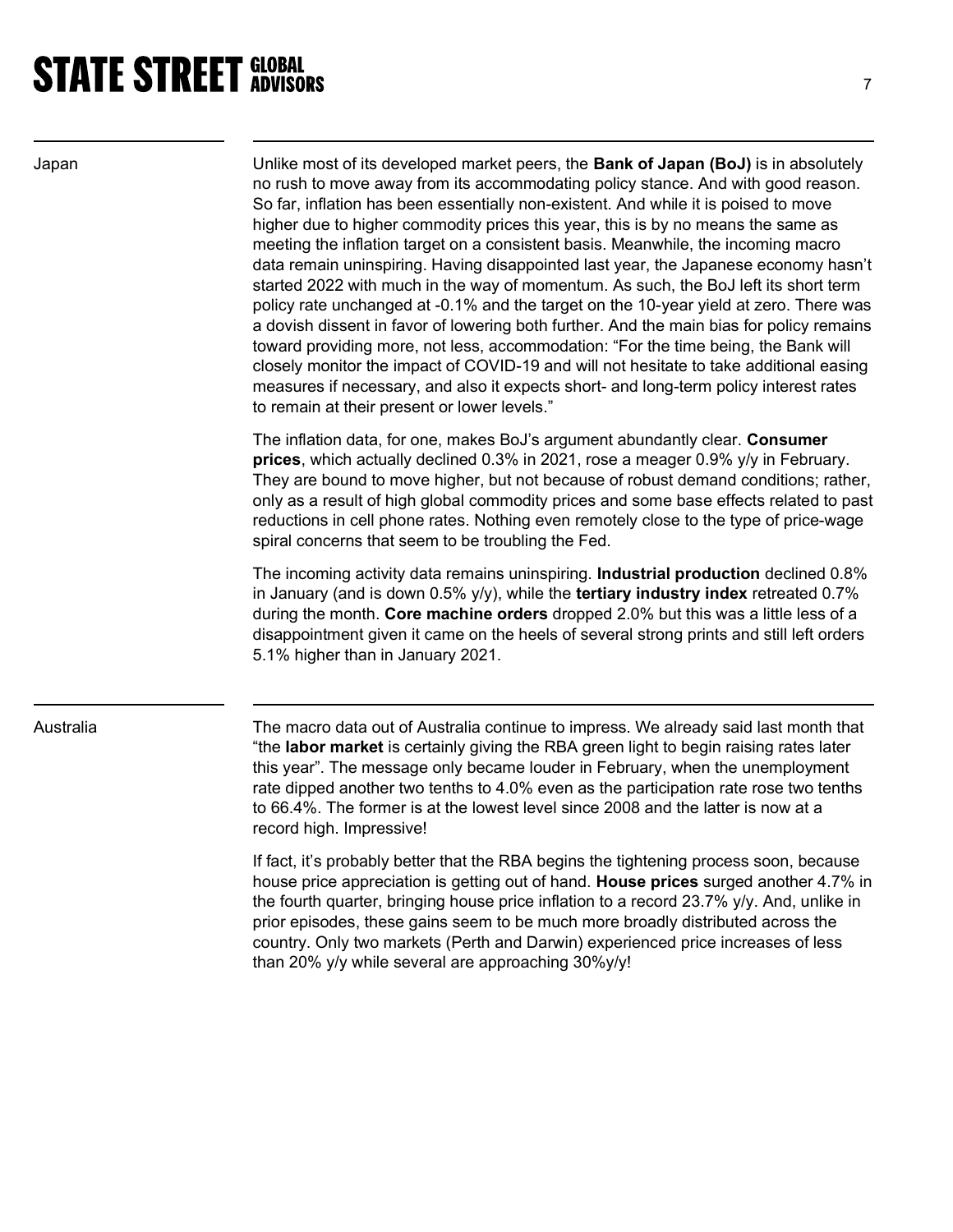# **STATE STREET GLOBAL STATE STREET GLOBAL**

## Week in Review (March 14– March 18)

| Country           | Release (Date, format)                  | <b>Consensus</b> | Actual  | Last                   | <b>Comments</b>                                 |
|-------------------|-----------------------------------------|------------------|---------|------------------------|-------------------------------------------------|
| Monday, March 14  |                                         |                  |         |                        |                                                 |
| AU                | House Price Index (Q4, q/q)             | 3.5%             | 4.7%    | 5.0%                   | Up 23.7% y/y!                                   |
| Tuesday, March 15 |                                         |                  |         |                        |                                                 |
| US                | PPI Final Demand (Feb, y/y)             | 10.0%            | 10.0%   | 10.0% $($ $\uparrow$ ) | Core measure eased again.                       |
| US                | Empire Manufacturing (Mar)              | 6.4              | $-11.8$ | 3.1                    | Soft details but better outlook six months out. |
| CA                | Housing Starts (Feb, thous)             | 240.0            | 247.3   | 229.2 $(1)$            | Positive.                                       |
| CA                | Manufacturing Sales (Jan, m/m)          | 1.2%             | 0.6%    | 0.7%                   | OK.                                             |
| CA                | Existing Home Sales (Feb, m/m)          | n/a              | 4.6%    | 1.0%                   | Positive.                                       |
| UK                | Average Weekly Earnings 3M/YoY (Jan)    | 4.6%             | 4.8%    | 4.6% $($ $\uparrow$ )  | Good.                                           |
| UK                | ILO Unemployment Rate 3Mths (Jan)       | 4.0%             | 3.9%    | 4.1%                   | Robust.                                         |
| EC                | Industrial Production (Jan, m/m)        | 0.4%             | $0.0\%$ | $1.3\%(\uparrow)$      | At risk of relapse due to Ukraine war.          |
| <b>GE</b>         | <b>ZEW Survey Expectations (Mar)</b>    | 5                | $-39.3$ | 54.3                   | Ukraine war impact.                             |
|                   | Wednesday, March 16                     |                  |         |                        |                                                 |
| <b>US</b>         | Retail Sales Advance (Feb, m/m)         | 0.4%             | 0.3%    | 4.9% $($ 1)            | Mixed performance across categories.            |
| US                | Import Price Index (Feb, y/y)           | 11.3%            | 10.9%   | $10.7\%(\downarrow)$   | Broad gains.                                    |
| US                | Business Inventories (Jan)              | 1.1%             | 1.1%    | $2.4\%(\uparrow)$      | Making progress with inventory rebuilding.      |
| US                | <b>NAHB Housing Market (Mar)</b>        | 81               | 79      | 82                     | Big drop in future sales expectations.          |
| US                | FOMC Rate Decision (Upper Bound)        | 0.50%            | 0.50%   | 0.25%                  | Six more hikes expected in 2022. Very hawkish.  |
| CA                | $CPI$ (Feb, $y/y$ )                     | 5.5%             | 5.7%    | 5.1%                   | Not done peaking                                |
| JN                | Core Machine Orders (Jan, m/m)          | $-2.0%$          | $-2.0%$ | $3.1\%(\downarrow)$    | Uninspiring.                                    |
| <b>JN</b>         | Industrial Production (Jan, final)      | n/a              | $-0.8%$ | $-1.0%$                | Down 0.5% y/y.                                  |
| AU                | Unemployment Rate (Feb)                 | 4.1%             | 4.0%    | 4.2%                   | Impressive!                                     |
|                   | Thursday, March 17                      |                  |         |                        |                                                 |
| US                | Building Permits (Feb, thous)           | 1,865            | 1,859   | 1,895 $(1)$            | Fine.                                           |
| US                | Housing Starts (Feb, thous)             | 1,695            | 1,769   | 1,657(1)               | Fine.                                           |
| US                | Philadelphia Fed Business Outlook (Mar) | 14.5             | 27.4    | 16.0                   | Solid.                                          |
| US                | Initial Jobless Claims (12- Mar)        | 220              | 214     | $2297($ 1)             | Very low, which is good.                        |
| US                | Continuing Claims (5-Mar)               | 1,480            | 1,419   | $1,490(\downarrow)$    | <b>Extremely low!</b>                           |
| US                | Industrial Production (Feb, m/m)        | 0.5%             | 0.5%    | 1.4%                   | Manufacturing up 1.2%.                          |
| CA                | Teranet/National Bank HPI (Feb, y/y)    | n/a              | 17.7%   | 16.6%                  | Bound to moderate given rising rates.           |
| UK                | Bank of England Bank Rate               | 0.75%            | 0.75%   | 0.50%                  | A dovish hike with one dissent for no change.   |
| EC                | CPI (Feb, y/y, final)                   | 5.8%(p)          | 5.9%    | 5.1%                   | A tenth higher than initially estimated.        |
| ${\sf J}{\sf N}$  | Natl CPI YoY (Feb)                      | 0.9%             | 0.9%    | 0.5%                   | Moving higher.                                  |
| Friday, March 18  |                                         |                  |         |                        |                                                 |
| <b>US</b>         | Existing Home Sales (Feb, m/m)          | $-4.6%$          | $-7.2%$ | $6.6\%(\downarrow)$    | At risk from higher rates.                      |
| <b>US</b>         | Leading Index (Feb)                     | 0.3%             | 0.3%    | $-0.5\%(\downarrow)$   | Fine, but off the boil.                         |
| CA                | Retail Sales (Jan, m/m)                 | 2.4%             | 3.2%    | $-2.0\%(\downarrow)$   | OK.                                             |
| <b>JN</b>         | <b>BOJ Policy Balance Rate</b>          | $-0.1%$          | $-0.1%$ | $-0.1%$                | No changes here.                                |
| <b>JN</b>         | Tertiary Industry Index (Jan, m/m)      | $-1.0%$          | $-0.7%$ | $0.1\%(\downarrow)$    | Soft.                                           |
|                   |                                         |                  |         |                        |                                                 |

Source: for data, Bloomberg<sup>®</sup>; for commentary, SSGA Economics.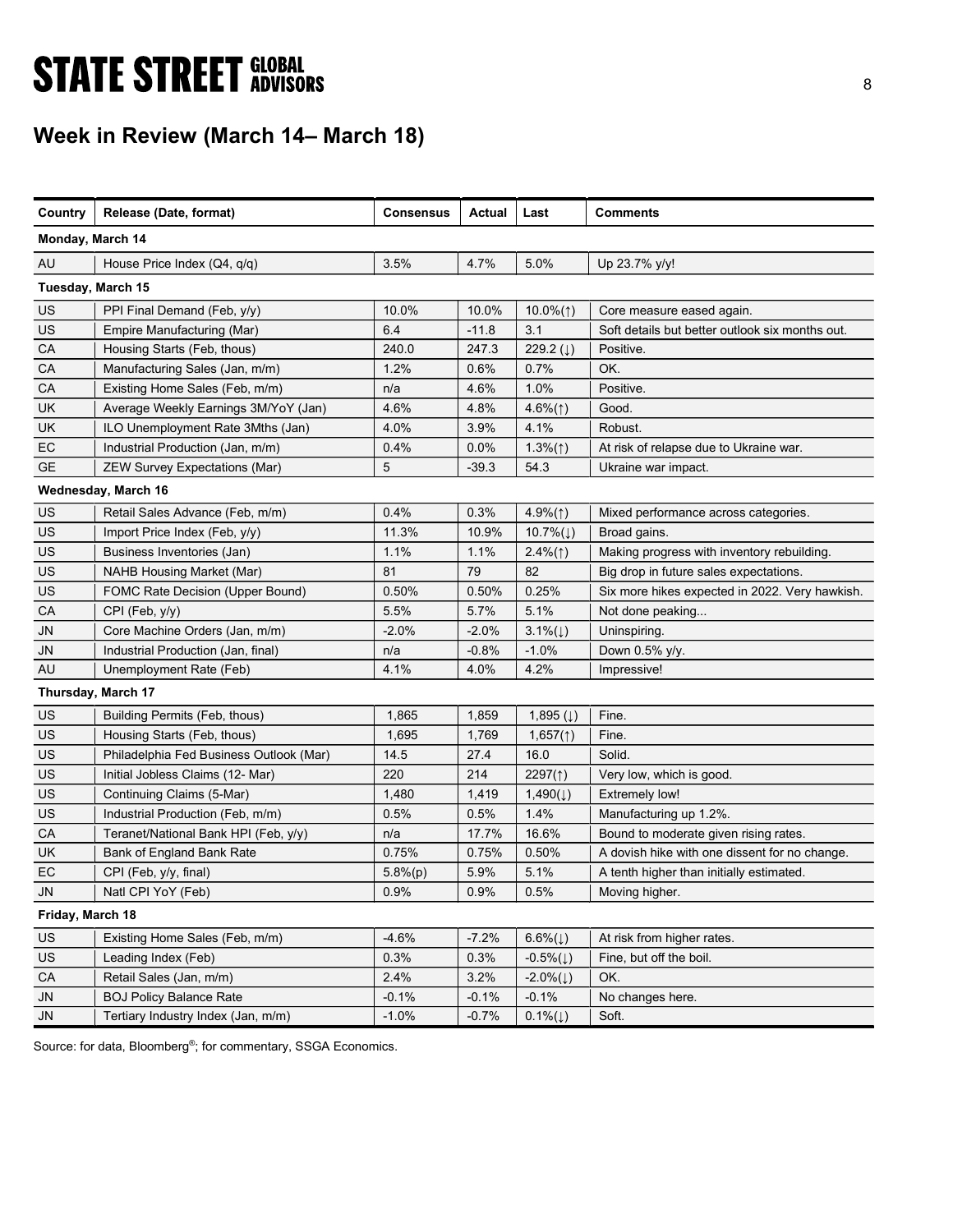# **STATE STREET GLOBAL STATE STREET GLOBAL**

## Week Preview (March 21 -March 25)

| Country            | Release (Date, format)                  | <b>Consensus</b> | Last    | <b>Comments</b>        |
|--------------------|-----------------------------------------|------------------|---------|------------------------|
|                    | Monday, March 21 - no major releases    |                  |         |                        |
| Tuesday, March 22  |                                         |                  |         |                        |
| CA                 | Industrial Product Prices (Feb, m/m)    | 2.5%             | 3.0%    |                        |
|                    | Wednesday, March 23                     |                  |         |                        |
| US                 | New Home Sales (Feb, thou)              | 812              | 801     |                        |
| <b>UK</b>          | CPI (Feb, y/y)                          | 6.0%             | 5.5%    | Bound to rise further. |
| Thursday, March 24 |                                         |                  |         |                        |
| US                 | Initial Jobless Claims (19- Mar, thous) | 211              | 214     |                        |
| US                 | Continuing Claims (12-Mar, thous)       | 1.400            | 1.419   |                        |
| US                 | Durable Goods Orders (Fed, m/m, prel)   | $-0.6%$          | 1.6%    |                        |
| <b>UK</b>          | Kansas Fed Manuf. Index (Mar)           | 21.0             | 29.0    |                        |
| UK                 | Services PMI (Mar, prelim)              | 58.0             | 60.5    |                        |
| <b>UK</b>          | Manufacturing PMI (Mar, prelim)         | 56.9             | 58.0    |                        |
| EC                 | Manufacturing PMI (Mar, prelim)         | 56.0             | 58.2    |                        |
| EC                 | Services PMI (Mar, prelim)              | 54.2             | 55.5    |                        |
| <b>GE</b>          | Manufacturing PMI (Mar, prelim)         | 56.0             | 58.4    |                        |
| <b>GE</b>          | Services PMI (Mar, prelim)              | 53.8             | 55.8    |                        |
| <b>FR</b>          | Manufacturing PMI (Mar, prelim)         | 55.1             | 57.2    |                        |
| <b>JN</b>          | Jibun Bank Japan PMI Mfg (Mar, prelim)  | na               | 52.7    |                        |
| Friday, March 11   |                                         |                  |         |                        |
| US                 | U. of Mich. Sentiment (Mar, final)      | 59.7(p)          | 62.8    |                        |
| US                 | Pending Home Sales (Feb, m/m)           | 1.0%             | $-5.7%$ |                        |
| <b>UK</b>          | GfK Consumer Confidence (Mar)           | $-30.0$          | $-26.0$ |                        |
| <b>UK</b>          | Retail Sales (Feb, m/m)                 | 0.6%             | 1.9%    |                        |
| <b>GE</b>          | IFO Business Climate (Mar)              | 94.2             | 98.9    |                        |
| IT                 | Consumer Confidence (Mar)               | 108.0            | 112.4   |                        |
| IT                 | Manufacturing Confidence (Mar)          | 111.8            | 113.4   |                        |
| <b>JN</b>          | PPI Services (Feb, y/y)                 | 1.2%             | 1.2%    |                        |

Source: for data, Bloomberg<sup>®</sup>; for commentary, SSGA Economics.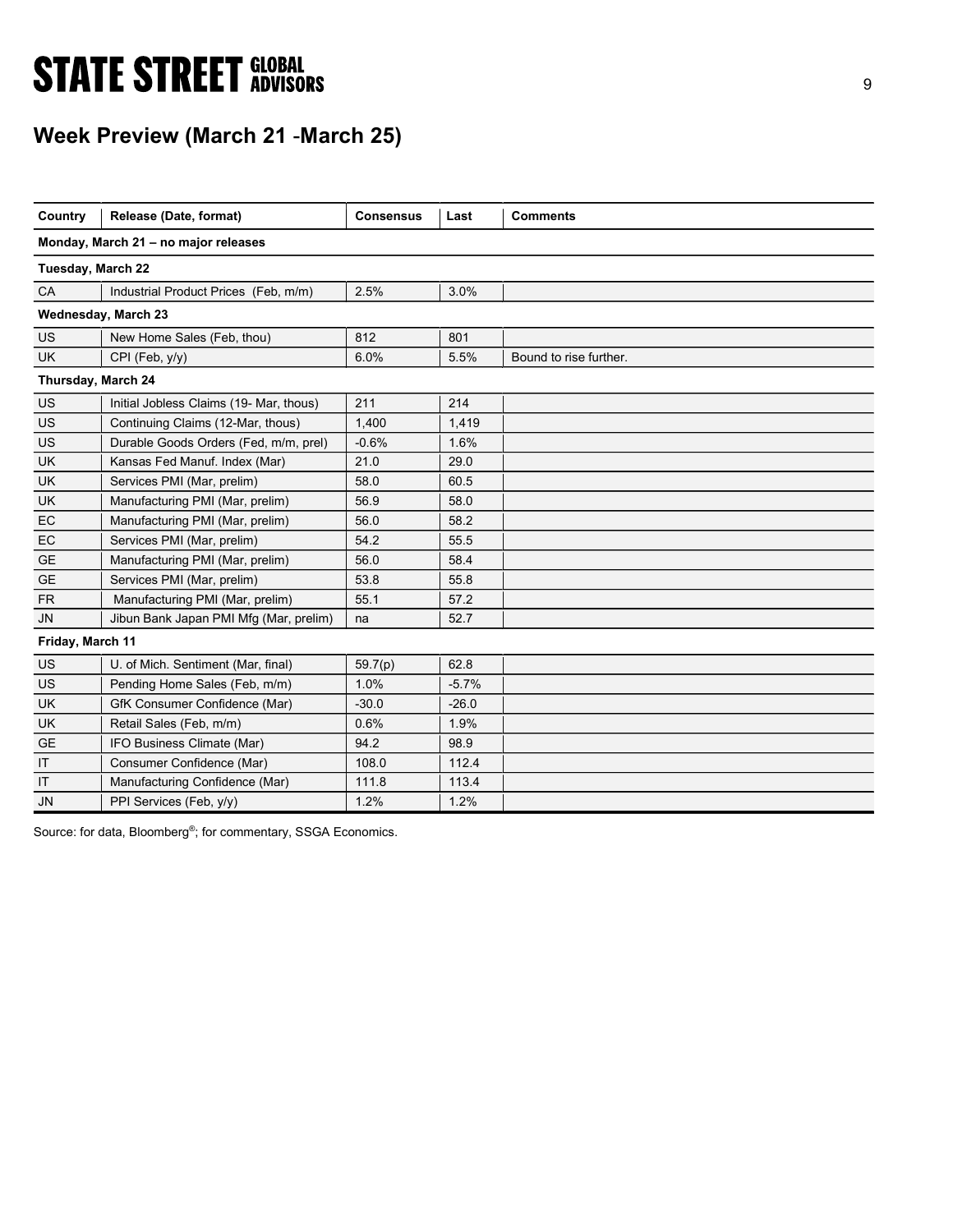## Economic Indicators

| <b>STATE STREET GLOBAL</b>                                    |                                                                       |                 |                 |                 |                 |                 |                 |                  |                              |                  |                  |
|---------------------------------------------------------------|-----------------------------------------------------------------------|-----------------|-----------------|-----------------|-----------------|-----------------|-----------------|------------------|------------------------------|------------------|------------------|
|                                                               |                                                                       |                 |                 |                 |                 |                 |                 |                  |                              |                  | 10               |
|                                                               |                                                                       |                 |                 |                 |                 |                 |                 |                  |                              |                  |                  |
|                                                               |                                                                       |                 |                 |                 |                 |                 |                 |                  |                              |                  |                  |
| <b>Economic Indicators</b>                                    |                                                                       |                 |                 |                 |                 |                 |                 |                  |                              |                  |                  |
|                                                               |                                                                       |                 |                 |                 |                 |                 |                 |                  |                              |                  |                  |
| <b>Central Bank Policy Targets</b>                            |                                                                       |                 |                 |                 |                 |                 |                 |                  |                              |                  |                  |
| Region                                                        | <b>Target</b>                                                         |                 |                 |                 |                 |                 |                 |                  | Year/Year % Change in Target |                  |                  |
|                                                               |                                                                       |                 |                 |                 |                 |                 | Oct             | Nov              | Dec                          | Jan              | Feb              |
| $\overline{US}$                                               | Target: PCE price index 2.0% y/y                                      |                 |                 |                 |                 |                 | 5.1             | 5.6              | 5.8                          | 6.1              |                  |
| Canada<br>UK                                                  | Target: CPI 2.0% y/y, 1.0%-3.0% control range<br>Target: CPI 2.0% y/y |                 |                 |                 |                 |                 | 4.7<br>4.2      | 4.7<br>5.1       | 4.8<br>5.4                   | 5.1<br>5.5       | 5.7              |
| Eurozone                                                      | Target: CPI below but close to 2.0% y/y                               |                 |                 |                 |                 |                 | 4.1             | 4.9              | 5.0                          | 5.1              | 5.9              |
| Japan                                                         | Target: CPI 2.0% y/y                                                  |                 |                 |                 |                 |                 | 0.1             | 0.6              | 0.8                          | 0.5              | 0.9              |
| Australia                                                     | Target Range: CPI 2.0%-3.0% y/y                                       |                 |                 |                 |                 |                 | 3.5             | 3.5              | 3.5                          |                  |                  |
| Source: Macrobond                                             |                                                                       |                 |                 |                 |                 |                 |                 |                  |                              |                  |                  |
|                                                               |                                                                       |                 |                 |                 |                 |                 |                 |                  |                              |                  |                  |
| <b>Key Interest Rates</b>                                     |                                                                       |                 |                 |                 |                 |                 |                 |                  |                              |                  |                  |
|                                                               | Apr-21                                                                | $May-21$        | <b>Jun-21</b>   | <b>Jul-21</b>   | Aug-21          | Sep-21          | Oct-21          | <b>Nov-21</b>    | <b>Dec-21</b>                | <b>Jan-22</b>    | Feb-22           |
| US (top of target range)                                      | 0.25                                                                  | 0.25            | 0.25            | 0.25            | 0.25            | 0.25            | 0.25            | 0.25             | 0.25                         | 0.25             | 0.25             |
| Canada (Overnight Rate)                                       | 0.25                                                                  | 0.25            | 0.25            | 0.25            | 0.25            | 0.25            | 0.25            | 0.25             | 0.25                         | 0.25             | 0.25             |
| $\overline{UK}$ (Bank Rate)                                   | 0.10                                                                  | 0.10            | 0.10            | 0.10            | 0.10            | 0.10            | 0.10            | 0.10             | 0.25                         | 0.25             | 0.50             |
| Eurozone (Refi)                                               | 0.00<br>$-0.02$                                                       | 0.00<br>$-0.03$ | 0.00<br>$-0.05$ | 0.00            | 0.00<br>$-0.04$ | 0.00<br>$-0.05$ | 0.00<br>$-0.03$ | 0.00<br>$-0.05$  | 0.00<br>$-0.02$              | 0.00<br>$-0.02$  | 0.00             |
| Japan (OCR)<br>Australia (OCR)                                | 0.10                                                                  | 0.10            | 0.10            | $-0.04$<br>0.10 | 0.10            | 0.10            | 0.10            | 0.10             | 0.10                         | 0.10             | $-0.01$<br>0.10  |
| Source: Macrobond                                             |                                                                       |                 |                 |                 |                 |                 |                 |                  |                              |                  |                  |
|                                                               |                                                                       |                 |                 |                 |                 |                 |                 |                  |                              |                  |                  |
| General Government Structural Balance as a % of Potential GDP |                                                                       |                 |                 |                 |                 |                 |                 |                  |                              | Forecast         |                  |
|                                                               |                                                                       | 2014            | 2015            | 2016            | 2017            | 2018            | 2019            | 2020             | 2021                         | 2022             | 2023             |
| US                                                            |                                                                       | $-2.7$          | $-2.5$          | $-3.5$          | $-4.2$          | $-5.2$          | $-6.1$          | $-10.7$          | $-8.8$                       | $-8.3$           | $-7.1$           |
| Canada                                                        |                                                                       | $-0.6$          | 0.0             | 0.1             | $-0.3$          | $0.0\,$         | 0.3             | $-8.1$           | $-6.6$                       | $-2.7$           | $-1.0$           |
| UK                                                            |                                                                       | $-4.9$          | $-4.4$          | $-3.3$          | $-2.5$          | $-2.3$          | $-2.3$          | 1.4              | $-5.6$                       | $-4.9$           | $-3.5$           |
|                                                               |                                                                       | $-0.7$          | $-0.6$          | $-0.5$          | $-0.5$          | $-0.3$          | $-0.5$          | $-4.6$           | $-5.9$                       | $-3.1$           |                  |
|                                                               |                                                                       |                 |                 |                 |                 |                 |                 |                  |                              |                  |                  |
| Eurozone<br>Germany                                           |                                                                       | 1.2             | 1.2             | 1.2             | 1.1             | 1.6<br>$-1.6$   | 1.3             | $-3.1$<br>$-6.3$ | $-5.7$<br>$-7.5$             | $-1.6$<br>$-4.6$ | $-0.3$<br>$-3.9$ |

### Key Interest Rates

|                          | Apr-21  | Mav-21  | <b>Jun-21</b> | <b>Jul-21</b> | Aug-21  | Sep-21  | Oct-21  | <b>Nov-21</b> | <b>Dec-21</b> | Jan-22  | Feb-22  |
|--------------------------|---------|---------|---------------|---------------|---------|---------|---------|---------------|---------------|---------|---------|
| US (top of target range) | 0.25    | 0.25    | 0.25          | 0.25          | 0.25    | 0.25    | 0.25    | 0.25          | 0.25          | 0.25    | 0.25    |
| Canada (Overnight Rate)  | 0.25    | 0.25    | 0.25          | 0.25          | 0.25    | 0.25    | 0.25    | 0.25          | 0.25          | 0.25    | 0.25    |
| UK (Bank Rate)           | 0.10    | 0.10    | 0.10          | 0.10          | 0.10    | 0.10    | 0.10    | 0.10          | 0.25          | 0.25    | 0.50    |
| Eurozone (Refi)          | 0.00    | 0.00    | 0.00          | 0.00          | 0.00    | 0.00    | 0.00    | 0.00          | 0.00          | 0.00    | 0.00    |
| Japan (OCR)              | $-0.02$ | $-0.03$ | $-0.05$       | $-0.04$       | $-0.04$ | $-0.05$ | $-0.03$ | $-0.05$       | $-0.02$       | $-0.02$ | $-0.01$ |
| Australia (OCR)          | 0.10    | 0.10    | 0.10          | 0.10          | 0.10    | 0.10    | 0.10    | 0.10          | 0.10          | 0.10    | 0.10    |
| Source: Macrobond        |         |         |               |               |         |         |         |               |               |         |         |

| <b>Economic Indicators</b>                                    |                                               |          |                        |               |         |               |         |               |                              |                  |         |
|---------------------------------------------------------------|-----------------------------------------------|----------|------------------------|---------------|---------|---------------|---------|---------------|------------------------------|------------------|---------|
| <b>Central Bank Policy Targets</b>                            |                                               |          |                        |               |         |               |         |               |                              |                  |         |
| Region                                                        | <b>Target</b>                                 |          |                        |               |         |               |         |               | Year/Year % Change in Target |                  |         |
|                                                               |                                               |          |                        |               |         |               | Oct     | Nov           | Dec                          | Jan              | Feb     |
| <b>US</b>                                                     | Target: PCE price index 2.0% y/y              |          |                        |               |         |               | 5.1     | 5.6           | 5.8                          | 6.1              |         |
| Canada                                                        | Target: CPI 2.0% y/y, 1.0%-3.0% control range |          |                        |               |         |               | 4.7     | 4.7           | 4.8                          | 5.1              | 5.7     |
| UK                                                            | Target: CPI 2.0% y/y                          |          |                        |               |         |               | 4.2     | 5.1           | 5.4                          | 5.5              |         |
| Eurozone                                                      | Target: CPI below but close to 2.0% y/y       |          |                        |               |         |               | 4.1     | 4.9           | 5.0                          | 5.1              | 5.9     |
| Japan                                                         | Target: CPI 2.0% y/y                          |          |                        |               |         |               | 0.1     | 0.6           | 0.8                          | 0.5              | 0.9     |
| Australia                                                     | Target Range: CPI 2.0%-3.0% y/y               |          |                        |               |         |               | 3.5     | 3.5           | 3.5                          |                  |         |
| Source: Macrobond                                             |                                               |          |                        |               |         |               |         |               |                              |                  |         |
| <b>Key Interest Rates</b>                                     |                                               |          |                        |               |         |               |         |               |                              |                  |         |
|                                                               | Apr-21                                        | $May-21$ | <b>Jun-21</b>          | <b>Jul-21</b> | Aug-21  | <b>Sep-21</b> | Oct-21  | <b>Nov-21</b> | <b>Dec-21</b>                | $Jan-22$         | Feb-22  |
| US (top of target range)                                      | 0.25                                          | 0.25     | 0.25                   | 0.25          | 0.25    | 0.25          | 0.25    | 0.25          | 0.25                         | 0.25             | 0.25    |
| Canada (Overnight Rate)                                       | 0.25                                          | 0.25     | 0.25                   | 0.25          | 0.25    | 0.25          | 0.25    | 0.25          | 0.25                         | 0.25             | 0.25    |
| UK (Bank Rate)                                                | 0.10                                          | 0.10     | 0.10                   | 0.10          | 0.10    | 0.10          | 0.10    | 0.10          | 0.25                         | 0.25             | 0.50    |
| Eurozone (Refi)                                               | 0.00                                          | 0.00     | 0.00                   | 0.00          | 0.00    | 0.00          | 0.00    | 0.00          | 0.00                         | 0.00             | 0.00    |
| Japan (OCR)                                                   | $-0.02$                                       | $-0.03$  | $-0.05$                | $-0.04$       | $-0.04$ | $-0.05$       | $-0.03$ | $-0.05$       | $-0.02$                      | $-0.02$          | $-0.01$ |
| Australia (OCR)<br>Source: Macrobond                          | 0.10                                          | 0.10     | 0.10                   | 0.10          | 0.10    | 0.10          | 0.10    | 0.10          | 0.10                         | 0.10             | 0.10    |
| General Government Structural Balance as a % of Potential GDP |                                               | 2014     | 2015                   | 2016          | 2017    | 2018          | 2019    | 2020          | 2021                         | Forecast<br>2022 | 2023    |
|                                                               |                                               |          |                        |               |         |               |         |               |                              |                  |         |
| US                                                            |                                               | $-2.7$   | $-2.5$                 | $-3.5$        | $-4.2$  | $-5.2$        | $-6.1$  | $-10.7$       | $-8.8$                       | $-8.3$           | $-7.1$  |
| Canada                                                        |                                               | $-0.6$   | 0.0                    | 0.1           | $-0.3$  | 0.0           | 0.3     | $-8.1$        | $-6.6$                       | $-2.7$           | $-1.0$  |
| UK                                                            |                                               | $-4.9$   | $-4.4$                 | $-3.3$        | $-2.5$  | $-2.3$        | $-2.3$  | 1.4           | $-5.6$                       | $-4.9$           | $-3.5$  |
| Eurozone                                                      |                                               | $-0.7$   | $-0.6$                 | $-0.5$        | $-0.5$  | $-0.3$        | $-0.5$  | $-4.6$        | $-5.9$                       | $-3.1$           |         |
| Germany                                                       |                                               | 1.2      | 1.2                    | 1.2           | 1.1     | 1.6           | 1.3     | $-3.1$        | $-5.7$                       | $-1.6$           | $-0.3$  |
| France                                                        |                                               | $-2.5$   | $-2.1$                 | $-1.9$        | $-1.9$  | $-1.6$        | $-2.1$  | $-6.3$        | $-7.5$                       | $-4.6$           | $-3.9$  |
| Italy                                                         |                                               | $-1.0$   | $-0.6$                 | $-1.3$        | $-1.6$  | $-1.7$        | $-0.9$  | $-5.9$        | $-7.1$                       | $-3.8$           | $-3.3$  |
| Japan                                                         |                                               | $-5.7$   | $-4.4$                 | $-4.3$        | $-3.5$  | $-2.7$        | $-2.6$  | $-9.2$        | $-8.0$                       | $-3.6$           | $-2.0$  |
| Australia                                                     |                                               | $-2.7$   | $-2.6$                 | $-2.3$        | $-1.6$  | $-1.2$        | $-4.1$  | $-7.9$        | $-8.1$                       | $-5.8$           | $-3.8$  |
| Source: International Monetary Fund, World Economic Outlook   |                                               |          |                        |               |         |               |         |               |                              |                  |         |
| <b>Headline Consumer and Producer Price Inflation</b>         |                                               |          |                        |               |         |               |         |               |                              |                  |         |
|                                                               |                                               |          | CPI Year/Year % Change |               |         |               |         |               | PPI Year/Year % Change       |                  |         |
|                                                               | Oct                                           | Nov      | Dec                    | Jan           | Feb     |               | Oct     | Nov           | Dec                          | Jan              | Feb     |
| US                                                            | 6.2                                           | 6.8      | 7.0                    | 7.5           | 7.9     |               | 8.9     | 9.9           | 9.9                          | 10.0             | 10.0    |
| Canada                                                        | 4.7                                           | 4.7      | 4.8                    | 5.1           | 5.7     |               | 16.6    | 17.1          | 15.9                         | 16.9             |         |
| UK                                                            | 4.2                                           | 5.1      | 5.4                    | 5.5           |         |               | 8.8     | 9.4           | 9.4                          | 9.9              |         |
| Eurozone                                                      | 4.1                                           | 4.9      | 5.0                    | 5.1           | 5.9     |               | 21.9    | 23.7          | 26.3                         | 30.6             |         |
| Germany                                                       | 4.5                                           | 5.2      | 5.3                    | 4.9           | 5.1     |               | 18.4    | 19.2          | 24.2                         | 25.0             |         |
| France                                                        | 2.6                                           | 2.8      | 2.8                    | 2.9           | 3.6     |               | 14.3    | 16.7          | 17.2                         | 20.1             |         |
| Italy                                                         | 3.0                                           | 3.7      | 3.9                    | 4.8           | 5.7     |               | 20.4    | 22.2          | 22.8                         | 32.9             |         |
| Japan                                                         | 0.1                                           | 0.6      | 0.8                    | 0.5           | 0.9     |               | 8.4     | 9.2           | 8.7                          | 8.9              | 9.3     |
|                                                               |                                               |          |                        |               |         |               |         |               |                              |                  |         |

### Headline Consumer and Producer Price Inflation

| UK (Bank Rate)                                                                     |            | 0.25    | 0.25                                        | 0.25       | 0.25    | 0.25    | 0.25    | 0.25    | 0.25                          | 0.25     | 0.25    |
|------------------------------------------------------------------------------------|------------|---------|---------------------------------------------|------------|---------|---------|---------|---------|-------------------------------|----------|---------|
|                                                                                    | 0.10       | 0.10    | 0.10                                        | 0.10       | 0.10    | 0.10    | 0.10    | 0.10    | 0.25                          | 0.25     | 0.50    |
| Eurozone (Refi)                                                                    | 0.00       | 0.00    | 0.00                                        | 0.00       | 0.00    | 0.00    | 0.00    | 0.00    | 0.00                          | 0.00     | 0.00    |
| Japan (OCR)                                                                        | $-0.02$    | $-0.03$ | $-0.05$                                     | $-0.04$    | $-0.04$ | $-0.05$ | $-0.03$ | $-0.05$ | $-0.02$                       | $-0.02$  | $-0.01$ |
| Australia (OCR)                                                                    | 0.10       | 0.10    | 0.10                                        | 0.10       | 0.10    | 0.10    | 0.10    | 0.10    | 0.10                          | 0.10     | 0.10    |
| Source: Macrobond<br>General Government Structural Balance as a % of Potential GDP |            |         |                                             |            |         |         |         |         |                               | Forecast |         |
|                                                                                    |            | 2014    | 2015                                        | 2016       | 2017    | 2018    | 2019    | 2020    | 2021                          | 2022     | 2023    |
| US                                                                                 |            | $-2.7$  | $-2.5$                                      | $-3.5$     | $-4.2$  | $-5.2$  | $-6.1$  | $-10.7$ | $-8.8$                        | $-8.3$   | $-7.1$  |
| Canada                                                                             |            | $-0.6$  | 0.0                                         | 0.1        | $-0.3$  | 0.0     | 0.3     | $-8.1$  | $-6.6$                        | $-2.7$   | $-1.0$  |
| UK                                                                                 |            | $-4.9$  | $-4.4$                                      | $-3.3$     | $-2.5$  | $-2.3$  | $-2.3$  | 1.4     | $-5.6$                        | $-4.9$   | $-3.5$  |
| Eurozone                                                                           |            | $-0.7$  | $-0.6$                                      | $-0.5$     | $-0.5$  | $-0.3$  | $-0.5$  | $-4.6$  | $-5.9$                        | $-3.1$   |         |
| Germany                                                                            |            | 1.2     | 1.2                                         | 1.2        | 1.1     | 1.6     | 1.3     | $-3.1$  | $-5.7$                        | $-1.6$   | $-0.3$  |
| France                                                                             |            | $-2.5$  | $-2.1$                                      | $-1.9$     | $-1.9$  | $-1.6$  | $-2.1$  | $-6.3$  | $-7.5$                        | $-4.6$   | $-3.9$  |
|                                                                                    |            | $-1.0$  | $-0.6$                                      | $-1.3$     | $-1.6$  | $-1.7$  | $-0.9$  | $-5.9$  | $-7.1$                        | $-3.8$   | $-3.3$  |
| Italy                                                                              |            |         | $-4.4$                                      | $-4.3$     | $-3.5$  | $-2.7$  | $-2.6$  | $-9.2$  | $-8.0$                        | $-3.6$   | $-2.0$  |
|                                                                                    |            | $-5.7$  |                                             |            |         |         |         |         |                               |          |         |
| Japan<br>Australia<br>Source: International Monetary Fund, World Economic Outlook  |            | $-2.7$  | $-2.6$                                      | $-2.3$     | $-1.6$  | $-1.2$  | $-4.1$  | $-7.9$  | $-8.1$                        | $-5.8$   | $-3.8$  |
| <b>Headline Consumer and Producer Price Inflation</b>                              |            |         |                                             |            |         |         |         |         |                               |          |         |
|                                                                                    | Oct        | Nov     | <b>CPI Year/Year % Change</b><br><b>Dec</b> | Jan        | Feb     |         | Oct     | Nov     | PPI Year/Year % Change<br>Dec | Jan      | Feb     |
|                                                                                    |            | 6.8     | 7.0                                         |            | 7.9     |         | 8.9     | 9.9     | 9.9                           | 10.0     | 10.0    |
|                                                                                    | 6.2<br>4.7 | 4.7     | 4.8                                         | 7.5<br>5.1 | 5.7     |         | 16.6    | 17.1    | 15.9                          | 16.9     |         |
| US<br>Canada<br>UK                                                                 | 4.2        | 5.1     | 5.4                                         | 5.5        |         |         | 8.8     | 9.4     | 9.4                           | 9.9      |         |
| Eurozone                                                                           | 4.1        | 4.9     | 5.0                                         | 5.1        | 5.9     |         | 21.9    | 23.7    | 26.3                          | 30.6     |         |
| Germany                                                                            | 4.5        | 5.2     | 5.3                                         | 4.9        | 5.1     |         | 18.4    | 19.2    | 24.2                          | 25.0     |         |
| France                                                                             | 2.6        | 2.8     | 2.8                                         | 2.9        | 3.6     |         | 14.3    | 16.7    | 17.2                          | 20.1     |         |
| Italy                                                                              | 3.0        | 3.7     | 3.9                                         | 4.8        | 5.7     |         | 20.4    | 22.2    | 22.8                          | 32.9     |         |
| Japan                                                                              | 0.1        | 0.6     | 0.8                                         | 0.5        | 0.9     |         | 8.4     | 9.2     | 8.7                           | 8.9      | 9.3     |
| Australia                                                                          | 3.5        | 3.5     | 3.5                                         |            |         |         | 3.7     | 3.7     | 3.7                           |          |         |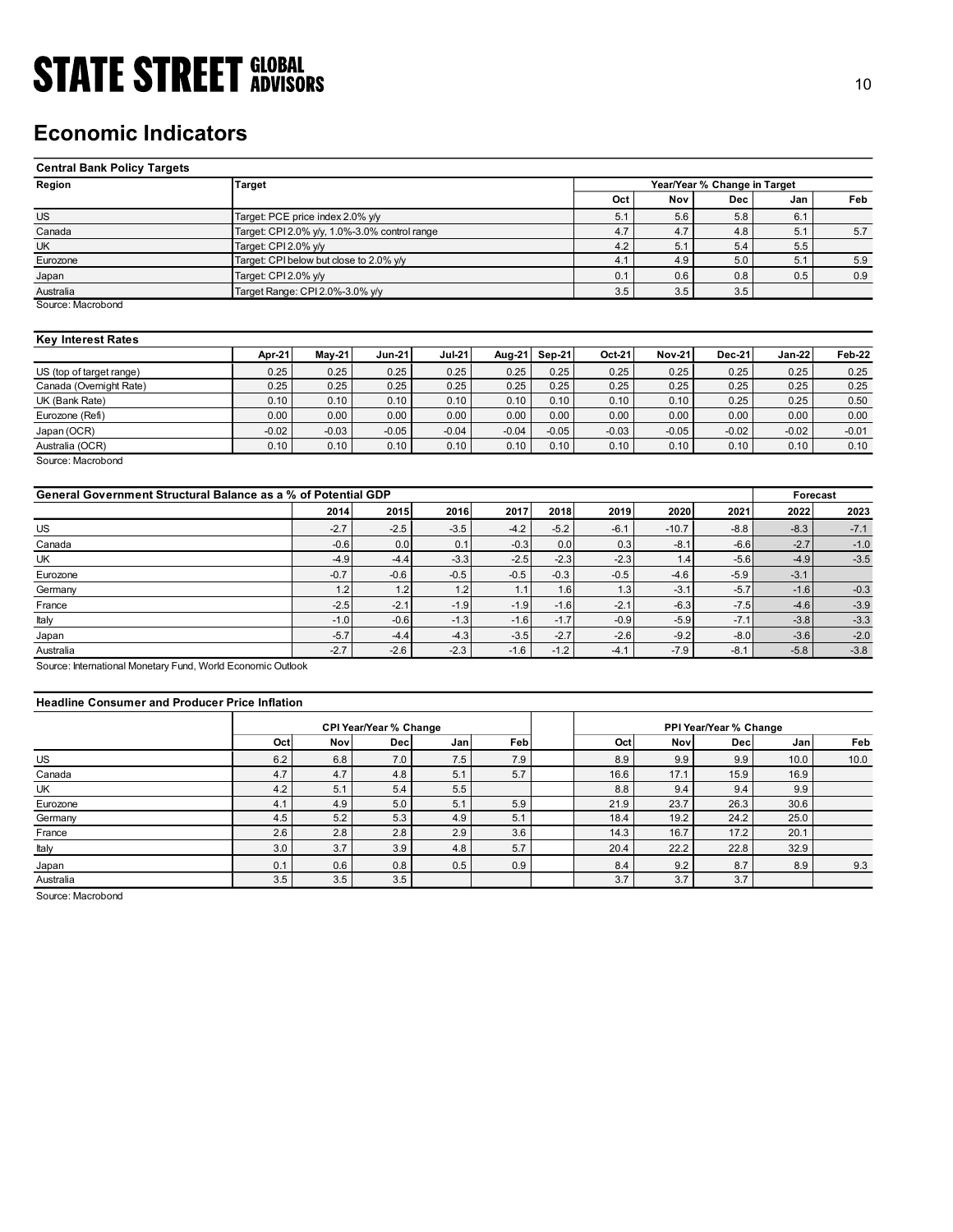## Economic Indicators

### Real GDP Growth (Q/Q Seasonally Adjusted)

| <b>STATE STREET GLOBAL</b>                            |               |               |                          |                |                          |                  |               |                           |               | 11                 |
|-------------------------------------------------------|---------------|---------------|--------------------------|----------------|--------------------------|------------------|---------------|---------------------------|---------------|--------------------|
|                                                       |               |               |                          |                |                          |                  |               |                           |               |                    |
|                                                       |               |               |                          |                |                          |                  |               |                           |               |                    |
| <b>Economic Indicators</b>                            |               |               |                          |                |                          |                  |               |                           |               |                    |
|                                                       |               |               |                          |                |                          |                  |               |                           |               |                    |
| Real GDP Growth (Q/Q Seasonally Adjusted)             |               |               |                          |                |                          |                  |               |                           |               |                    |
|                                                       |               |               |                          |                |                          |                  |               |                           |               |                    |
|                                                       |               |               | Quarter/Quarter % Change |                |                          |                  |               | Year/Year % Change        |               |                    |
|                                                       | Q4-20         | Q1-21         | $Q2-21$                  | Q3-21          | Q4-21                    | Q4-20            | Q1-21         | Q2-21                     | Q3-21         | Q4-21              |
| US                                                    | 1.1           | 1.5           | 1.6                      | 0.6            | 1.7                      | $-2.3$           | 0.5           | 12.2                      | 4.9           | 5.6                |
| Canada                                                | 2.2           | 1.2           | $-0.9$                   | 1.3            | 1.6                      | $-3.1$           | 0.2           | 11.7                      | 3.8           | 3.3                |
| UK                                                    | 1.5           | $-1.2$        | 5.6                      | 1.0            | 1.0                      | $-6.4$           | $-5.0$        | 24.6                      | 7.0           | 6.5                |
| Eurozone                                              | $-0.3$        | $-0.1$        | 2.2                      | 2.3            | 0.3                      | $-4.3$           | $-0.9$        | 14.6                      | 4.0           | 4.6                |
| Germany                                               | 0.7           | $-1.7$        | 2.2                      | 1.7            | $-0.3$                   | $-2.9$           | $-2.8$        | 10.4                      | 2.9           | $1.8\,$            |
| France                                                | $-1.1$        | 0.2           | 1.3<br>2.7               | 3.1<br>2.5     | 0.7<br>0.6               | $-4.3$<br>$-6.1$ | 1.7           | 19.0<br>17.6              | 3.5           | $5.4\,$            |
| Italy                                                 | $-1.6$<br>1.9 | 0.3<br>$-0.5$ | 0.6                      | $-0.7$         | 1.1                      | $-0.8$           | 0.1<br>$-1.8$ | 7.3                       | 3.9<br>1.2    | $6.2\,$<br>$0.4\,$ |
| Japan<br>Australia                                    | 3.2           | 1.9           | 0.8                      | $-1.9$         | 3.4                      | $-0.8$           | 1.3           | 9.6                       | 4.0           | 4.2                |
| Source: Macrobond                                     |               |               |                          |                |                          |                  |               |                           |               |                    |
|                                                       |               |               |                          |                |                          |                  |               |                           |               |                    |
| Industrial Production Index (M/M Seasonally Adjusted) |               |               |                          |                |                          |                  |               |                           |               |                    |
|                                                       |               |               | Month/Month % Change     |                |                          |                  |               |                           |               |                    |
|                                                       | Oct           | Nov           | Dec                      | Jan            | Feb                      | Oct              | <b>Nov</b>    | Year/Year % Change<br>Dec | Jan           | Feb                |
| <b>US</b>                                             | 1.4           | 0.8           | $-0.4$                   |                | 0.5                      | 4.7              | 5.0           | 3.4                       |               |                    |
| Canada                                                | 1.4           | 0.1           | $-0.4$                   | 1.4            |                          | 7.1              | 4.8           | 3.2                       | 3.6           | 7.5                |
| UK                                                    | $-0.8$        | 0.7           | 0.3                      | 0.6            |                          | 0.1              | $-0.2$        | 0.4                       | 2.3           |                    |
| Germany                                               | 2.3           | 0.3           | 1.1                      | 2.7            |                          | $-1.4$           | $-2.2$        | $-2.8$                    | 1.5           |                    |
| France                                                | 1.4           | $-0.8$        | $-0.1$                   | 1.6            |                          | $-0.5$           | $-0.4$        | 0.0                       | $-1.5$        |                    |
| Italy                                                 | $-0.7$        | 1.8           | $-1.1$                   | $-3.4$         |                          | $2.4\,$          | 6.5           | 4.7                       | $-2.2$        |                    |
|                                                       | 1.8           | 7.0           | $-1.0$                   | $-0.8$         |                          | $-2.6$           | 3.5           | 2.7                       | $-1.2$        |                    |
| Japan                                                 |               |               |                          |                |                          |                  |               |                           |               |                    |
| Source: Macrobond                                     |               |               |                          |                |                          |                  |               |                           |               |                    |
|                                                       |               |               |                          |                |                          |                  |               |                           |               |                    |
| Unemployment Rate (Seasonally Adjusted)               |               |               |                          |                |                          |                  |               |                           |               |                    |
|                                                       |               |               |                          |                |                          |                  |               |                           |               |                    |
|                                                       | Apr-21        | <b>May-21</b> | <b>Jun-21</b>            | <b>Jul-21</b>  | Aug-21 Sep-21            | Oct-21           | <b>Nov-21</b> | Dec-21                    | <b>Jan-22</b> | Feb-22             |
| US                                                    | 6.0           | $5.8\,$       | 5.9                      | $5.4$          | $5.2\,$<br>4.7           | 4.6              | $4.2\,$       | 3.9                       | 4.0           | 3.8                |
| Canada<br>UK                                          | 8.0           | 8.0<br>4.7    | 7.6                      | 7.4            | 7.0<br>7.1<br>4.3        | 6.8              | 6.1<br>4.1    | 6.0                       | 6.5           | $5.5$              |
| Eurozone                                              | 4.8<br>8.2    | 8.0           | 4.6<br>7.8               | 4.5<br>$7.6\,$ | 4.2<br>7.5<br>7.3        | 4.1<br>7.3       | 7.1           | 3.9<br>7.0                | 6.8           |                    |
| Germany                                               | 6.0           | 5.9           | $5.8\,$                  | 5.6            | 5.5<br>$5.5\,$           | $5.4\,$          | 5.3           | $5.2\,$                   | 5.1           | 5.0                |
| France<br>Italy                                       | 8.2<br>10.1   | 8.2<br>9.8    | 8.1<br>9.4               | 8.0<br>9.1     | 7.9<br>7.7<br>9.2<br>9.1 | 7.5<br>9.3       | 7.3<br>9.1    | 7.2<br>$9.0\,$            | 7.0<br>8.8    |                    |

### Industrial Production Index (M/M Seasonally Adjusted)

|         |              |        | Month/Month % Change |         |      |        |        | Year/Year % Change |        |     |
|---------|--------------|--------|----------------------|---------|------|--------|--------|--------------------|--------|-----|
|         | Oct          | Nov    | Decl                 | Janl    | Febl | Oct    | Novl   | Decl               | Janl   | Feb |
| US      | $\mathbf{A}$ | 0.8    | $-0.4$               | 1.4'    | 0.5  | 4.7    | 5.0    | 3.4                | 3.6    | 7.5 |
| Canada  | (4)          | 0.1    | $-0.4$               |         |      | 7.1    | 4.8    | 3.2                |        |     |
| UK      | $-0.8$       | 0.7    | 0.3                  | 0.6     |      | 0.1    | $-0.2$ | 0.4                | 2.3    |     |
| Germany | 2.3          | 0.3    | . .                  | 2.7     |      | $-1.4$ | $-2.2$ | $-2.8$             | 1.5    |     |
| France  | $\mathbf{A}$ | $-0.8$ | $-0.1$               | $1.6\,$ |      | $-0.5$ | $-0.4$ | 0.0                | $-1.5$ |     |
| Italy   | $-0.7$       | 1.8    | $-1.1$               | $-3.4$  |      | 2.4    | 6.5    | 4.7                | $-2.2$ |     |
| Japan   | 1.8          | 7.0    | $-1.0$               | $-0.8$  |      | $-2.6$ | 3.5    | 2.7                | $-1.2$ |     |

### Unemployment Rate (Seasonally Adjusted)

| US                                                          | 1.1    | 1.5           | 1.6                  | 0.6           | 1.7           |         | $-2.3$ | 0.5           | 12.2               | 4.9           | 5.6     |
|-------------------------------------------------------------|--------|---------------|----------------------|---------------|---------------|---------|--------|---------------|--------------------|---------------|---------|
| Canada                                                      | 2.2    | 1.2           | $-0.9$               | 1.3           | 1.6           |         | $-3.1$ | 0.2           | 11.7               | 3.8           | 3.3     |
| UK                                                          | 1.5    | $-1.2$        | 5.6                  | 1.0           | 1.0           |         | $-6.4$ | $-5.0$        | 24.6               | 7.0           | 6.5     |
| Eurozone                                                    | $-0.3$ | $-0.1$        | 2.2                  | 2.3           | 0.3           |         | $-4.3$ | $-0.9$        | 14.6               | 4.0           | $4.6\,$ |
| Germany                                                     | 0.7    | $-1.7$        | 2.2                  | 1.7           | $-0.3$        |         | $-2.9$ | $-2.8$        | 10.4               | 2.9           | 1.8     |
| France                                                      | $-1.1$ | 0.2           | 1.3                  | 3.1           | 0.7           |         | $-4.3$ | 1.7           | 19.0               | 3.5           | $5.4$   |
| Italy                                                       | $-1.6$ | 0.3           | 2.7                  | 2.5           | 0.6           |         | $-6.1$ | 0.1           | 17.6               | 3.9           | 6.2     |
| Japan                                                       | 1.9    | $-0.5$        | 0.6                  | $-0.7$        | 1.1           |         | $-0.8$ | $-1.8$        | 7.3                | 1.2           | 0.4     |
| Australia                                                   | 3.2    | 1.9           | 0.8                  | $-1.9$        | 3.4           |         | $-0.8$ | 1.3           | 9.6                | 4.0           | $4.2\,$ |
| Source: Macrobond                                           |        |               |                      |               |               |         |        |               |                    |               |         |
| Industrial Production Index (M/M Seasonally Adjusted)       |        |               |                      |               |               |         |        |               |                    |               |         |
|                                                             |        |               | Month/Month % Change |               |               |         |        |               | Year/Year % Change |               |         |
|                                                             | Oct    | Nov           | Dec                  | Jan           | Feb           |         | Oct    | Nov           | <b>Dec</b>         | Jan           | Feb     |
| US                                                          | 1.4    | 0.8           | $-0.4$               | 1.4           | 0.5           |         | 4.7    | 5.0           | 3.4                | 3.6           | 7.5     |
| Canada                                                      | 1.4    | 0.1           | $-0.4$               |               |               |         | 7.1    | 4.8           | 3.2                |               |         |
| UK                                                          | $-0.8$ | 0.7           | 0.3                  | 0.6           |               |         | 0.1    | $-0.2$        | 0.4                | 2.3           |         |
| Germany                                                     | 2.3    | 0.3           | 1.1                  | 2.7           |               |         | $-1.4$ | $-2.2$        | $-2.8$             | 1.5           |         |
| France                                                      | 1.4    | $-0.8$        | $-0.1$               | 1.6           |               |         | $-0.5$ | $-0.4$        | 0.0                | $-1.5$        |         |
| Italy                                                       | $-0.7$ | 1.8           | $-1.1$               | $-3.4$        |               |         | 2.4    | 6.5           | 4.7                | $-2.2$        |         |
| Japan                                                       | 1.8    | 7.0           | $-1.0$               | $-0.8$        |               |         | $-2.6$ | 3.5           | 2.7                | $-1.2$        |         |
| <b>Unemployment Rate (Seasonally Adjusted)</b>              | Apr-21 | <b>May-21</b> | <b>Jun-21</b>        | <b>Jul-21</b> | Aug-21 Sep-21 |         | Oct-21 | <b>Nov-21</b> | <b>Dec-21</b>      | <b>Jan-22</b> | Feb-22  |
| <b>US</b>                                                   | 6.0    | 5.8           | 5.9                  | 5.4           | 5.2           | 4.7     | 4.6    | 4.2           | 3.9                | 4.0           | 3.8     |
| Canada                                                      | 8.0    | 8.0           | 7.6                  | 7.4           | 7.1           | 7.0     | 6.8    | 6.1           | 6.0                | 6.5           | $5.5\,$ |
| UK                                                          | 4.8    | 4.7           | 4.6                  | 4.5           | 4.3           | 4.2     | 4.1    | 4.1           | 3.9                |               |         |
| Eurozone                                                    | 8.2    | 8.0           | 7.8                  | 7.6           | 7.5           | 7.3     | 7.3    | 7.1           | 7.0                | 6.8           |         |
| Germany                                                     | 6.0    | 5.9           | 5.8                  | 5.6           | 5.5           | 5.5     | 5.4    | 5.3           | 5.2                | 5.1           | 5.0     |
| France                                                      | 8.2    | 8.2           | 8.1                  | 8.0           | 7.9           | 7.7     | 7.5    | 7.3           | 7.2                | 7.0           |         |
| Italy                                                       | 10.1   | 9.8           | 9.4                  | 9.1           | 9.2           | 9.1     | 9.3    | 9.1           | 9.0                | 8.8           |         |
|                                                             | 2.8    | 2.9           | 2.9                  | 2.8           | 2.8           | 2.8     | 2.7    | 2.8           | 2.7                | 2.8           |         |
| Japan                                                       | 5.5    | 5.1           | 4.9                  | 4.6           | 4.5           | 4.6     | 5.2    | 4.6           | 4.2                | 4.2           | 4.0     |
| Australia                                                   |        |               |                      |               |               |         |        |               |                    |               |         |
| Source: Macrobond                                           |        |               |                      |               |               |         |        |               |                    |               |         |
| Current Account Balance as a % of GDP (Seasonally Adjusted) |        |               |                      |               |               |         |        |               |                    |               |         |
|                                                             | Q2-19  | Q3-19         | Q4-19                | Q1-20         | $Q2-20$       | $Q3-20$ | Q4-20  | $Q1-21$       | $Q2-21$            | Q3-21         | Q4-21   |
| US                                                          | $-2.3$ | $-2.2$        | $-1.9$               | $-2.1$        | $-3.2$        | $-3.3$  | $-3.3$ | $-3.4$        | $-3.5$             | $-3.7$        |         |
| Canada                                                      | $-1.3$ | $-2.2$        | $-1.6$               | $-3.2$        | $-1.1$        | $-2.0$  | $-0.8$ | 0.1           | 0.1                | 0.1           | $-0.1$  |
| UK                                                          | $-2.9$ | $-2.5$        | 0.5                  | $-2.6$        | $-1.6$        | $-1.5$  | $-4.7$ | $-2.0$        | $-2.3$             | $-4.2$        |         |
| Eurozone                                                    | 1.8    | 3.1           | 1.7                  | 0.6           | 1.6           | 2.7     | 3.1    | 3.5           | 2.9                | 2.4           | 2.3     |
| Germany                                                     | 7.7    | 7.8           | 7.4                  | 6.7           | 5.2           | 7.3     | 8.4    | 8.8           | 7.8                | 7.0           | 6.6     |
| France                                                      | $-0.4$ | $-0.6$        | $-0.4$               | $-1.3$        | $-3.5$        | $-2.1$  | $-0.9$ | $-0.9$        | $-0.5$             | $-0.8$        | $-2.0$  |
|                                                             | 4.3    | 3.7           | 4.6                  | 4.2           | 3.6           | $4.0\,$ | 3.4    | 3.1           | 3.4                | 3.5           | $3.5\,$ |
| Japan                                                       |        |               |                      |               |               |         |        |               |                    |               |         |

|                                                                                                                                                     | 1.4     | 0.8     | $-0.4$        | 1.4           | 0.5    |               | 4.7    |               |               | 3.6           | 7.5     |
|-----------------------------------------------------------------------------------------------------------------------------------------------------|---------|---------|---------------|---------------|--------|---------------|--------|---------------|---------------|---------------|---------|
| US                                                                                                                                                  |         |         |               |               |        |               |        | $5.0\,$       | 3.4           |               |         |
| Canada                                                                                                                                              | 1.4     | 0.1     | $-0.4$        |               |        |               | 7.1    | 4.8           | 3.2           |               |         |
| UK                                                                                                                                                  | $-0.8$  | 0.7     | 0.3           | 0.6           |        |               | 0.1    | $-0.2$        | 0.4           | 2.3           |         |
| Germany                                                                                                                                             | 2.3     | 0.3     | 1.1           | 2.7           |        |               | $-1.4$ | $-2.2$        | $-2.8$        | 1.5           |         |
| France                                                                                                                                              | 1.4     | $-0.8$  | $-0.1$        | 1.6           |        |               | $-0.5$ | $-0.4$        | $0.0\,$       | $-1.5$        |         |
| Italy                                                                                                                                               | $-0.7$  | 1.8     | $-1.1$        | $-3.4$        |        |               | 2.4    | 6.5           | 4.7           | $-2.2$        |         |
| Japan                                                                                                                                               | 1.8     | 7.0     | $-1.0$        | $-0.8$        |        |               | $-2.6$ | 3.5           | 2.7           | $-1.2$        |         |
| Source: Macrobond                                                                                                                                   |         |         |               |               |        |               |        |               |               |               |         |
|                                                                                                                                                     |         |         |               |               |        |               |        |               |               |               |         |
| <b>Unemployment Rate (Seasonally Adjusted)</b>                                                                                                      |         |         |               |               |        |               |        |               |               |               |         |
|                                                                                                                                                     | Apr-21  | May-21  | <b>Jun-21</b> | <b>Jul-21</b> | Aug-21 | <b>Sep-21</b> | Oct-21 | <b>Nov-21</b> | <b>Dec-21</b> | <b>Jan-22</b> | Feb-22  |
| US                                                                                                                                                  | 6.0     | 5.8     | 5.9           | $5.4\,$       | 5.2    | 4.7           | 4.6    | 4.2           | 3.9           | 4.0           | 3.8     |
| Canada                                                                                                                                              | 8.0     | 8.0     | 7.6           | 7.4           | 7.1    | $7.0$         | 6.8    | 6.1           | $6.0\,$       | 6.5           | 5.5     |
| UK                                                                                                                                                  | 4.8     | 4.7     | 4.6           | 4.5           | 4.3    | 4.2           | 4.1    | 4.1           | 3.9           |               |         |
| Eurozone                                                                                                                                            | 8.2     | 8.0     | 7.8           | 7.6           | 7.5    | 7.3           | 7.3    | 7.1           | 7.0           | 6.8           |         |
| Germany                                                                                                                                             | $6.0\,$ | 5.9     | 5.8           | 5.6           | 5.5    | 5.5           | 5.4    | 5.3           | 5.2           | 5.1           | $5.0\,$ |
| France                                                                                                                                              | 8.2     | 8.2     | 8.1           | 8.0           | 7.9    | 7.7           | 7.5    | 7.3           | 7.2           | 7.0           |         |
|                                                                                                                                                     |         |         |               |               |        |               |        |               |               |               |         |
|                                                                                                                                                     | 10.1    | 9.8     | 9.4           | 9.1           | 9.2    | 9.1           | 9.3    | 9.1           | 9.0           | 8.8           |         |
|                                                                                                                                                     | 2.8     | 2.9     | 2.9           | 2.8           | 2.8    | 2.8           | 2.7    | 2.8           | 2.7           | 2.8           |         |
|                                                                                                                                                     | 5.5     | 5.1     | 4.9           | 4.6           | 4.5    | 4.6           | 5.2    | 4.6           | 4.2           | 4.2           | $4.0$   |
|                                                                                                                                                     |         |         |               |               |        |               |        |               |               |               |         |
|                                                                                                                                                     |         |         |               |               |        |               |        |               |               |               |         |
|                                                                                                                                                     | $Q2-19$ | $Q3-19$ | $Q4-19$       | $Q1-20$       | Q2-20  | $Q3-20$       | Q4-20  | Q1-21         | $Q2-21$       | Q3-21         | Q4-21   |
|                                                                                                                                                     | $-2.3$  | $-2.2$  | $-1.9$        | $-2.1$        | $-3.2$ | $-3.3$        | $-3.3$ | $-3.4$        | $-3.5$        | $-3.7$        |         |
|                                                                                                                                                     | $-1.3$  | $-2.2$  | $-1.6$        | $-3.2$        | $-1.1$ | $-2.0$        | $-0.8$ | 0.1           | 0.1           | 0.1           | $-0.1$  |
|                                                                                                                                                     | $-2.9$  | $-2.5$  | 0.5           | $-2.6$        | $-1.6$ | $-1.5$        | $-4.7$ | $-2.0$        | $-2.3$        | $-4.2$        |         |
| Italy<br>Japan<br>Australia<br>Source: Macrobond<br>Current Account Balance as a % of GDP (Seasonally Adjusted)<br>$US$<br>Canada<br>UK<br>Eurozone | 1.8     | 3.1     | 1.7           | 0.6           | 1.6    | 2.7           | 3.1    | 3.5           | 2.9           | 2.4           | 2.3     |
| Germany                                                                                                                                             | 7.7     | 7.8     | 7.4           | 6.7           | 5.2    | 7.3           | 8.4    | 8.8           | 7.8           | $7.0$         | 6.6     |
| France                                                                                                                                              | $-0.4$  | $-0.6$  | $-0.4$        | $-1.3$        | $-3.5$ | $-2.1$        | $-0.9$ | $-0.9$        | $-0.5$        | $-0.8$        | $-2.0$  |
|                                                                                                                                                     | 4.3     | 3.7     | 4.6           | 4.2           | 3.6    | 4.0           | 3.4    | 3.1           | 3.4           | 3.5           | 3.5     |
| Japan<br>Australia                                                                                                                                  | $-1.5$  | $-2.5$  | $-2.8$        | $-3.5$        | $-2.2$ | $-2.7$        | $-2.2$ | $-1.4$        | $-0.2$        | 1.2           |         |